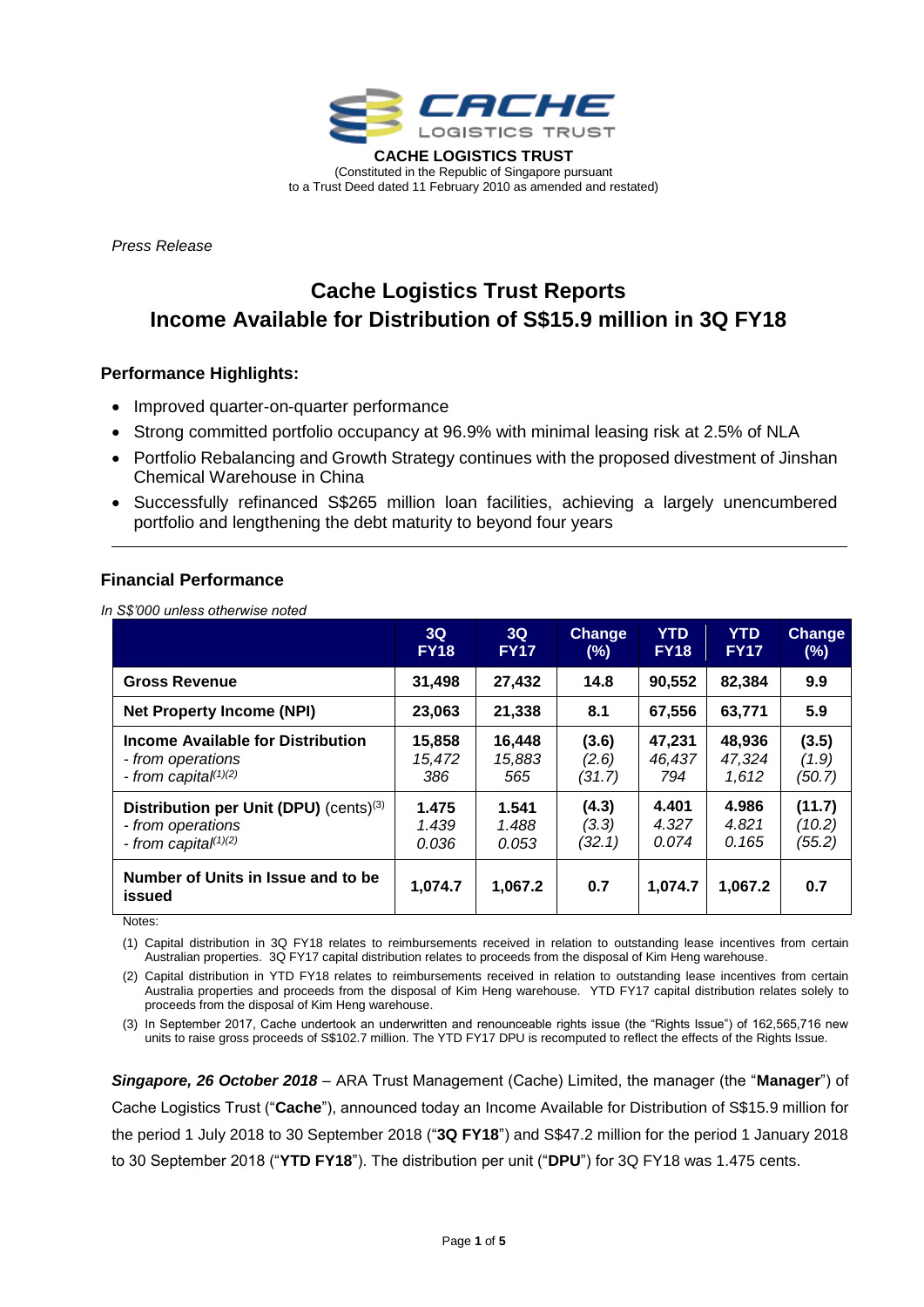3Q FY18 Gross Revenue increased by 14.8% year-on-year ("**y-o-y**") to S\$31.5 million and NPI increased by 8.1% to S\$23.1 million. The increase in NPI was mainly attributable to a higher NPI from Australia with the addition of the nine-property warehouse portfolio acquired in February 2018 and a higher contribution from 51 Alps Ave, Singapore and its rental top-up<sup>1</sup>. NPI from the Singapore portfolio was lower due to a lower NPI from CWT Commodity Hub which was converted from master lease to multi-tenancy in April 2018 and the absence of income from Hi-Speed Logistics Centre which was divested in May 2018.

Income available for distribution in 3Q FY18 was S\$15.9 million. Excluding the capital distribution of approximately S\$0.6 million in 3Q FY17<sup>2</sup>, and including reimbursements received in relation to outstanding lease incentives from certain Australian properties (paid in the form of capital), the Income Available for Distribution decreased marginally by 0.2%.

YTD FY18 Gross Revenue and NPI increased by 9.9% and 5.9% y-o-y to S\$90.6 million and S\$67.6 million respectively, primarily due to the same attributable factors in 3Q FY18. As with 3Q FY18, when excluding the effects of capital distributions from an earlier divestment<sup>3</sup> , the Income Available for Distribution fell marginally by 1.1% (YTD FY18: S\$46.8 million vs YTD FY17: S\$47.3 million).

Compared to the preceding quarter, 3Q FY18 Income Available for Distribution and DPU compares positively. 3Q FY18 Income Available for Distribution of S\$15.9 million and DPU of 1.475 cents was higher by 4.1% and 3.9% respectively (2Q FY18 Income Available for Distribution: S\$15.2 million; DPU: 1.419 cents). This was attributable to a stable NPI from Australia and a stronger performing Singapore portfolio despite the divestment of Hi-Speed Logistics Centre.

Chief Executive Officer of the Manager, Daniel Cerf said: "3Q FY18 was a stable quarter where we saw an improvement in our DPU compared to the preceding quarter. Through building up the Australia portfolio since 2015, we have been able to reap the benefits of our diversification efforts over time, with Australia now contributing about 23% of our gross revenue."

Mr Cerf continued: "As we continue to rebalance, optimise and grow the Cache portfolio, we must also maintain a prudent capital management approach. As announced last week, we successfully completed the refinancing of our Singapore-dollar loan facilities which were due in 2018. In the process, we have significantly improved Cache's capital structure and operational flexibility through achieving a largely unencumbered portfolio and extending our average debt maturity."

<sup>1</sup> <sup>1</sup> Cache announced the amicable settlement to the lease dispute at 51 Alps Ave, Singapore on 31 October 2017. As part of the resolution, Cache received rental top-up to market rental in relation to its new lease with Schenker at the property until August 2021. <sup>2</sup> 3Q FY17 capital distribution of \$0.565 million relates to proceeds from the disposal of Kim Heng warehouse.

<sup>&</sup>lt;sup>3</sup> The capital distributions of S\$1.612 million in YTD FY17 and S\$0.408 million in 2Q FY18 relating to proceeds from the disposal of Kim Heng Warehouse were excluded for a like-for-like comparison.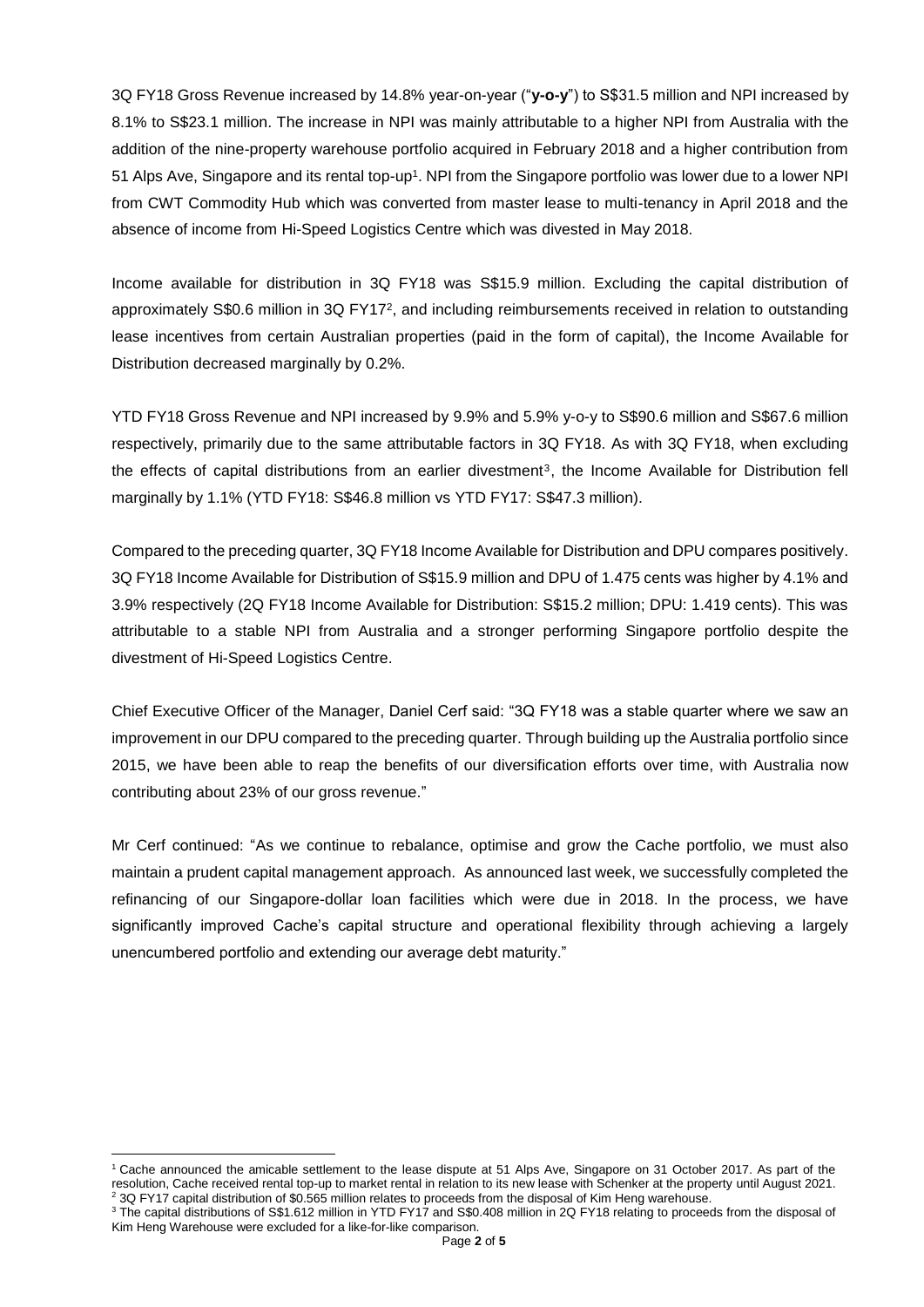#### **Portfolio Update**

As at 30 September 2018, Cache maintained a strong committed portfolio occupancy of 96.9% and the WALE by net lettable area was 3.3 years. Close to 1.0 million square feet of leases were secured year-todate in 2018, with only 2.5% of leases (by NLA) due to expire for the remainder of the financial year.

As a post 3Q FY18 event, Cache recently announced further progress in its Portfolio Rebalancing and Growth Strategy with the proposed divestment of Jinshan Chemical Warehouse located at Jinshan District, Shanghai in China for a sale consideration of RMB 87.0 million (approximately S\$17.8 million<sup>4</sup> ). Acquired in June 2011 for RMB 71.0 million, the property was last valued at RMB 77.3 million<sup>5</sup>. The sale consideration of RMB 87.0 million represents a 22.5% premium over the original purchase price. The proposed divestment is in line with Cache's portfolio rebalancing and growth strategy and is expected to complete by year end.

#### **Capital Management Update**

Cache's aggregate leverage ratio stood at 35.6% as at 30 September 2018 and the year-to-date all-in financing cost was stable at 3.66%. On 16 October 2018, Cache entered into a new facility agreement to refinance part of its Singapore-dollar borrowings into a new 5.5-year \$265 million unsecured debt facility comprising a S\$200 million term loan and a committed revolving credit facility of S\$65 million. Post refinancing, over 80% of Cache's total borrowings will be unsecured, with the Singapore portfolio entirely unencumbered. The weighted debt maturity will be lengthened from 2.2 years to 4.1 years. 88.8% of distributable income is hedged or derived in Singapore dollars. The Manager plans to increase the proportion of debt hedged into fixed rates to further reduce exposure to interest rate movements.

In July 2018, ARA Asset Management Limited ("**ARA**"), through its wholly-owned subsidiaries, acquired full control of the Manager and Property Manager of Cache. Subsequently, ARA became the largest Unitholder in Cache with unitholdings of 9.2% of Cache's issued units base<sup>6</sup>. Both investments demonstrate ARA's alignment of interest with Unitholders as well as its strong commitment towards managing and growing Cache over the long term.

#### **Outlook**

The global economy continues to be weighed down by concerns about trade tensions, rising interest rates and geopolitics. Singapore's economy grew slower at 2.6% on a year-on-year basis in the third quarter of 2018 due to a softening manufacturing sector. With a slowdown in the future supply of industrial space from 2019 onwards, the market expects that rents in Singapore will likely stabilise across all segments from 2019 to 2022<sup>7</sup> .

The Australian economy has grown strongly over the past year, with GDP increasing by 3.4%<sup>8</sup>. The industrial sector in Australia is in a growth phase with demand greater than supply. Demand is expected to remain solid in the year ahead, given population growth and infrastructure investment which are supporting economic activity.<sup>9</sup>

**.** 

 $4$  Based on the exchange rate of S\$1.00 = RMB 4.899.

<sup>5</sup> Based on the independent valuation carried out by Cushman & Wakefield Limited, as at 15 August 2018.

 $6$  As at 30 August 2018.

<sup>7</sup> Colliers International, H1 2018 Singapore Industrial Market, 23 August 2018.

<sup>&</sup>lt;sup>8</sup> Reserve Bank of Australia.

<sup>9</sup> Dexus Research, Australian Real Estate Quarterly Review, "Three Thematics to Define the Year Ahead," Q3 2018.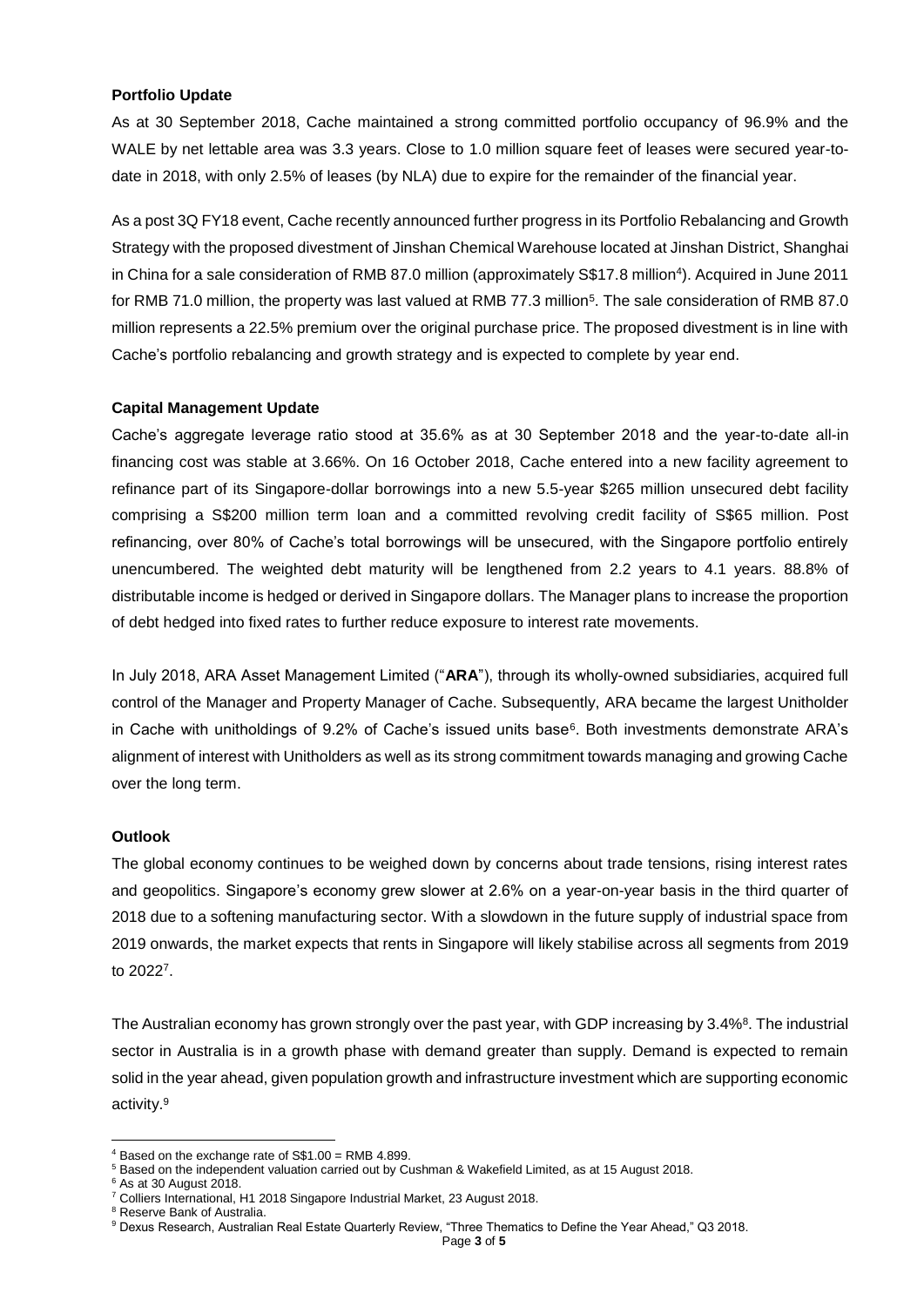Along with its focus on proactive capital management and asset management, the Manager will continue to execute on its portfolio rebalancing and growth strategy to rejuvenate, optimise and strengthen its portfolio.

### **Distribution to Unitholders**

Cache will pay a distribution of 1.475 cents per unit on 28 November 2018 for the period from 1 July 2018 to 30 September 2018. The books closure date is on 2 November 2018.

<END>

By Order of the Board ARA Trust Management (Cache) Limited (as manager of Cache Logistics Trust) (Company registration no. 200919331H)

Daniel Cerf Chief Executive Officer 26 October 2018

For enquiries, please contact: **ARA Trust Management (Cache) Limited** Judy Tan Assistant Director, Investor Relations Tel: +65 6512 5161 Email: [judytan@ara-group.com](mailto:judytan@ara-group.com)

## **ABOUT CACHE LOGISTICS TRUST ("CACHE")**

Listed on the Singapore Exchange on 12 April 2010, Cache Logistics Trust is a real estate investment trust ("REIT") that invests in quality income-producing industrial real estate used for logistics purposes, as well as real estate-related assets, in Asia Pacific.

As at 30 September 2018, Cache's portfolio comprised 27 high quality logistics warehouse properties strategically located in established logistics clusters in Singapore, Australia and China. The portfolio has a total gross floor area of approximately 8.8 million square feet valued at approximately S\$1.3 billion.

For more information, please visit [www.cache-reit.com.](http://www.cache-reit.com/)